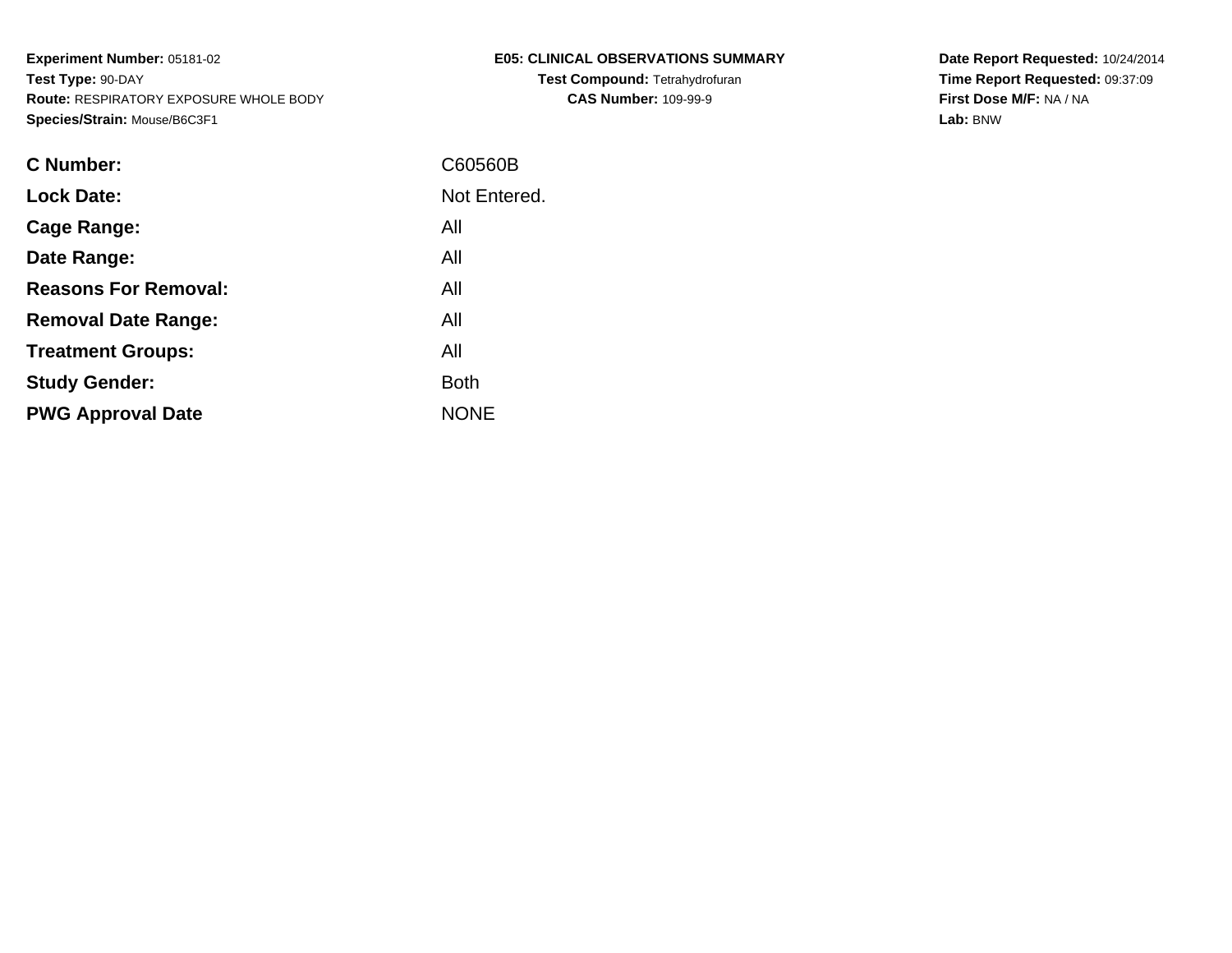### **E05: CLINICAL OBSERVATIONS SUMMARYTest Compound:** Tetrahydrofuran**CAS Number:** 109-99-9

**Date Report Requested:** 10/24/2014**Time Report Requested:** 09:37:09**First Dose M/F:** NA / NA**Lab:** BNW

| <b>SEX :MALE</b> | <b>WEEK: 14</b> |
|------------------|-----------------|

| <b>OBSERVATIONS</b>                | <b>CONTROL</b>  |                         | <b>66 PPM</b>   |                       | <b>200 PPM</b>  |                         | <b>600 PPM</b>  |                         |
|------------------------------------|-----------------|-------------------------|-----------------|-----------------------|-----------------|-------------------------|-----------------|-------------------------|
|                                    | <b>CURRENT*</b> | TOTAL+                  | <b>CURRENT*</b> | TOTAL+                | <b>CURRENT*</b> | TOTAL+                  | <b>CURRENT*</b> | TOTAL+                  |
| Alopecia<br><b>Body Ventral</b>    | 0/0             | $1/10$<br><b>DAY 33</b> | $0/0$           | 3/10<br><b>DAY 33</b> | $0/0$           | $2/10$<br><b>DAY 47</b> | 0/0             | 3/10<br><b>DAY 26</b>   |
| Alopecia<br>Groin                  | 0/0             | 0/10                    | 0/0             | 0/10                  | $0/0$           | 0/10                    | 0/0             | $1/10$<br><b>DAY 89</b> |
| Alopecia<br>Head                   | 0/0             | 0/10                    | 0/0             | 0/10                  | $0/0$           | 0/10                    | 0/0             | 0/10                    |
| Alopecia<br><b>Right Front Leg</b> | 0/0             | 0/10                    | 0/0             | 0/10                  | 0/0             | 0/10                    | 0/0             | $1/10$<br><b>DAY 54</b> |
| Emaciated                          | 0/0             | 0/10                    | 0/0             | 0/10                  | 0/0             | 0/10                    | 0/0             | 0/10                    |
| Hypoactivity                       | 0/0             | 0/10                    | 0/0             | 0/10                  | 0/0             | 0/10                    | 0/0             | 0/10                    |
| Ruffled Fur                        | 0/0             | $1/10$<br><b>DAY 12</b> | 0/0             | 4/10<br><b>DAY 12</b> | 0/0             | 3/10<br><b>DAY 12</b>   | 0/0             | $1/10$<br><b>DAY 19</b> |
| Swelling<br>Left Rear Leg          | 0/0             | 0/10                    | 0/0             | 0/10                  | 0/0             | 0/10                    | 0/0             | $1/10$<br><b>DAY 82</b> |

\* ANIMALS WITH OBSERVATION IN CURRENT PERIOD / TOTAL ANIMALS OBSERVED IN CURRENT PERIOD (WITHIN 7 DAYS OF RUN DATE)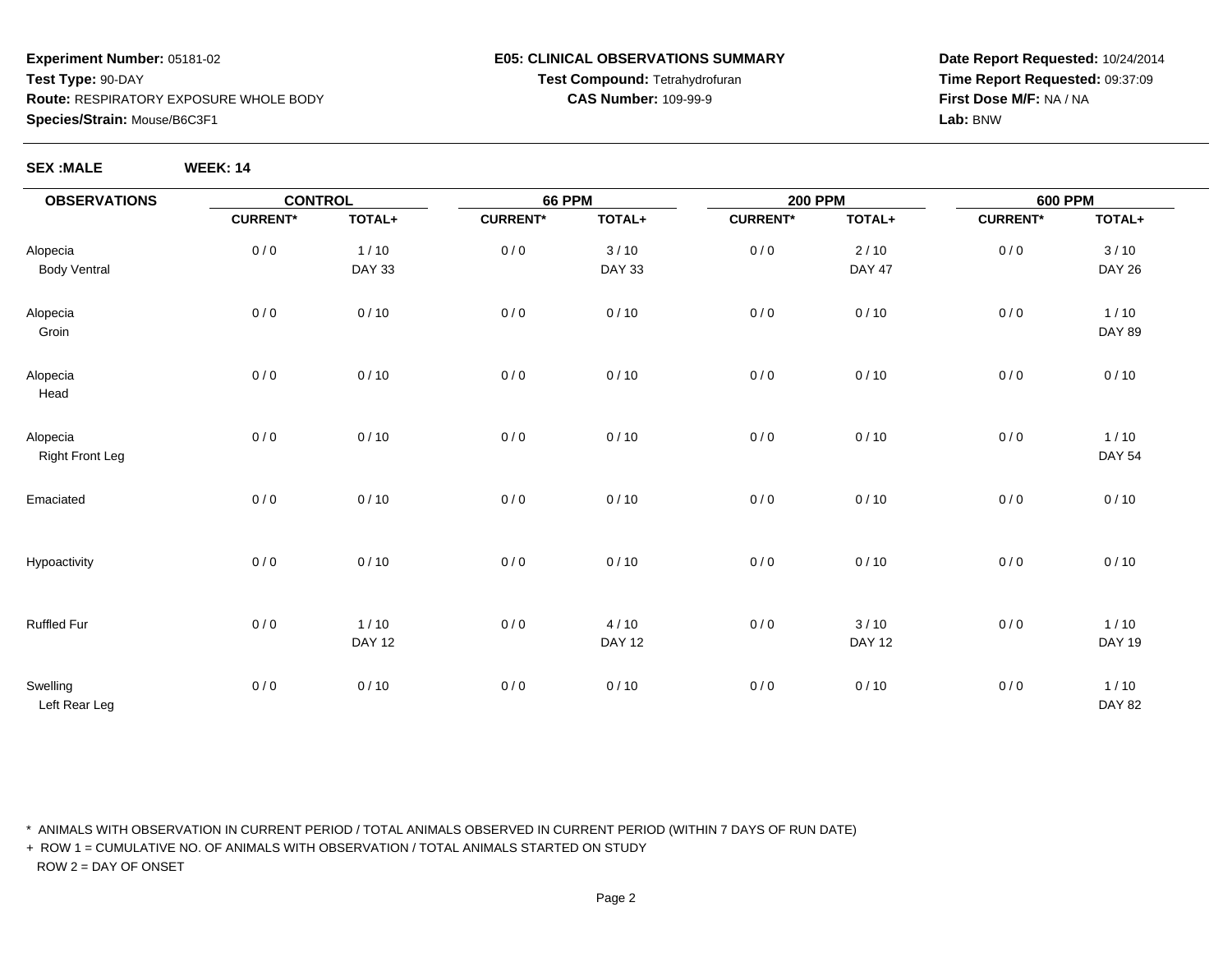#### **E05: CLINICAL OBSERVATIONS SUMMARYTest Compound:** Tetrahydrofuran**CAS Number:** 109-99-9

**Date Report Requested:** 10/24/2014**Time Report Requested:** 09:37:09**First Dose M/F:** NA / NA**Lab:** BNW

**SEX :MALE WEEK: 14**

| <b>OBSERVATIONS</b>                | <b>1800 PPM</b> |                         | 5000 PPM        |                 |
|------------------------------------|-----------------|-------------------------|-----------------|-----------------|
|                                    | <b>CURRENT*</b> | TOTAL+                  | <b>CURRENT*</b> | TOTAL+          |
| Alopecia<br>Body Ventral           | 0/0             | 0/10                    | 0/0             | 0/10            |
| Alopecia<br>Groin                  | 0/0             | 0/10                    | 0/0             | 0/10            |
| Alopecia<br>Head                   | 0/0             | 1/10<br><b>DAY 54</b>   | 0/0             | 0/10            |
| Alopecia<br><b>Right Front Leg</b> | 0/0             | 0/10                    | 0/0             | 0/10            |
| Emaciated                          | 0/0             | 0/10                    | 0/0             | 2/10<br>DAY 5   |
| Hypoactivity                       | 0/0             | 0/10                    | 0/0             | $5/10$<br>DAY 1 |
| Ruffled Fur                        | 0/0             | $1/10$<br><b>DAY 33</b> | 0/0             | 0/10            |
| Swelling<br>Left Rear Leg          | 0/0             | 0/10                    | 0/0             | 0/10            |

# \*\*\*END OF MALE DATA\*\*\*

\* ANIMALS WITH OBSERVATION IN CURRENT PERIOD / TOTAL ANIMALS OBSERVED IN CURRENT PERIOD (WITHIN 7 DAYS OF RUN DATE)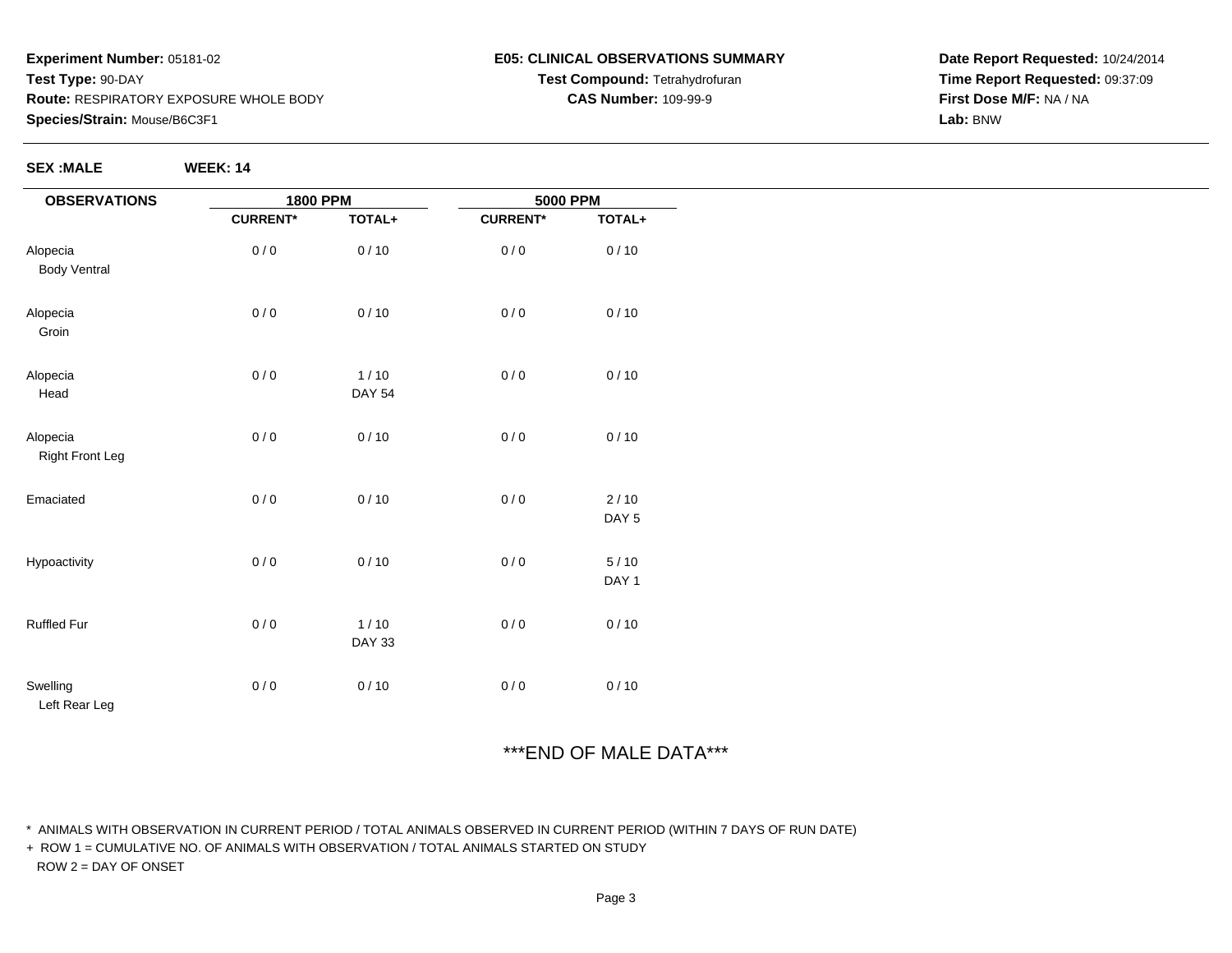#### **E05: CLINICAL OBSERVATIONS SUMMARYTest Compound:** Tetrahydrofuran**CAS Number:** 109-99-9

**Date Report Requested:** 10/24/2014**Time Report Requested:** 09:37:09**First Dose M/F:** NA / NA**Lab:** BNW

**SEX :FEMALE WEEK: 14**

| <b>OBSERVATIONS</b>                | <b>CONTROL</b>  |                         | <b>66 PPM</b>   |                       | <b>200 PPM</b>  |                       | <b>600 PPM</b>  |                         |
|------------------------------------|-----------------|-------------------------|-----------------|-----------------------|-----------------|-----------------------|-----------------|-------------------------|
|                                    | <b>CURRENT*</b> | TOTAL+                  | <b>CURRENT*</b> | TOTAL+                | <b>CURRENT*</b> | TOTAL+                | <b>CURRENT*</b> | TOTAL+                  |
| Alopecia<br><b>Body Dorsal</b>     | 0/0             | 0/10                    | 0/0             | 0/10                  | 0/0             | 1/10<br><b>DAY 89</b> | 0/0             | 0/10                    |
| Alopecia<br><b>Body Ventral</b>    | 0/0             | 1/10<br><b>DAY 54</b>   | 0/0             | 6/10<br><b>DAY 19</b> | 0/0             | 3/10<br><b>DAY 33</b> | 0/0             | 4/10<br><b>DAY 26</b>   |
| Alopecia<br>Groin                  | 0/0             | 0/10                    | 0/0             | 0/10                  | 0/0             | 0/10                  | 0/0             | 0/10                    |
| Alopecia<br>Hip                    | 0/0             | 0/10                    | 0/0             | 1/10<br>DAY 61        | 0/0             | 0/10                  | 0/0             | 0/10                    |
| Alopecia<br>Left Front Leg         | 0/0             | 0/10                    | 0/0             | 4/10<br><b>DAY 33</b> | 0/0             | 0/10                  | 0/0             | $1/10$<br><b>DAY 33</b> |
| Alopecia<br>Left Rear Leg          | 0/0             | 0/10                    | 0/0             | 2/10<br><b>DAY 61</b> | 0/0             | 1/10<br><b>DAY 61</b> | 0/0             | $1/10$<br><b>DAY 89</b> |
| Alopecia<br><b>Right Front Leg</b> | 0/0             | $1/10$<br><b>DAY 47</b> | 0/0             | 3/10<br><b>DAY 26</b> | 0/0             | 1/10<br><b>DAY 33</b> | 0/0             | $1/10$<br><b>DAY 68</b> |
| Alopecia<br><b>Right Rear Leg</b>  | 0/0             | 0/10                    | 0/0             | 2/10<br><b>DAY 54</b> | 0/0             | 0/10                  | 0/0             | 0/10                    |

\* ANIMALS WITH OBSERVATION IN CURRENT PERIOD / TOTAL ANIMALS OBSERVED IN CURRENT PERIOD (WITHIN 7 DAYS OF RUN DATE)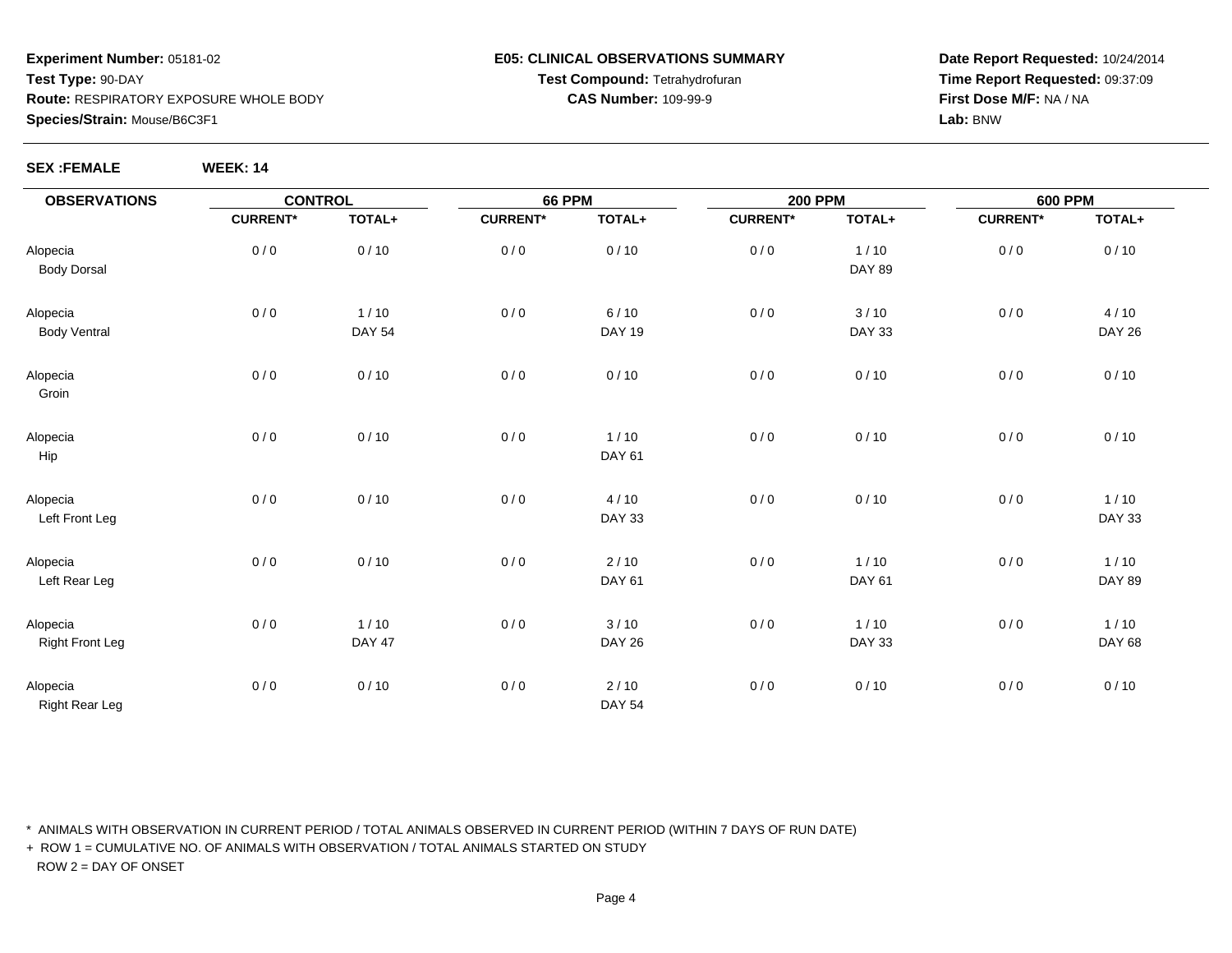**Date Report Requested:** 10/24/2014**Time Report Requested:** 09:37:09**First Dose M/F:** NA / NA**Lab:** BNW

**SEX :FEMALE WEEK: 14**

| <b>OBSERVATIONS</b>             | <b>CONTROL</b>  |        | <b>66 PPM</b>   |        | <b>200 PPM</b>  |        | <b>600 PPM</b>  |        |
|---------------------------------|-----------------|--------|-----------------|--------|-----------------|--------|-----------------|--------|
|                                 | <b>CURRENT*</b> | TOTAL+ | <b>CURRENT*</b> | TOTAL+ | <b>CURRENT*</b> | TOTAL+ | <b>CURRENT*</b> | TOTAL+ |
| Swelling<br><b>Body Ventral</b> | 0/0             | 0/10   | 0/0             | 0/10   | 0/0             | 0/10   | 0/0             | 0/10   |
| Swelling<br>Left Rear Leg       | 0/0             | 0/10   | 0/0             | 0/10   | 0/0             | 0/10   | 0/0             | 0/10   |

\* ANIMALS WITH OBSERVATION IN CURRENT PERIOD / TOTAL ANIMALS OBSERVED IN CURRENT PERIOD (WITHIN 7 DAYS OF RUN DATE)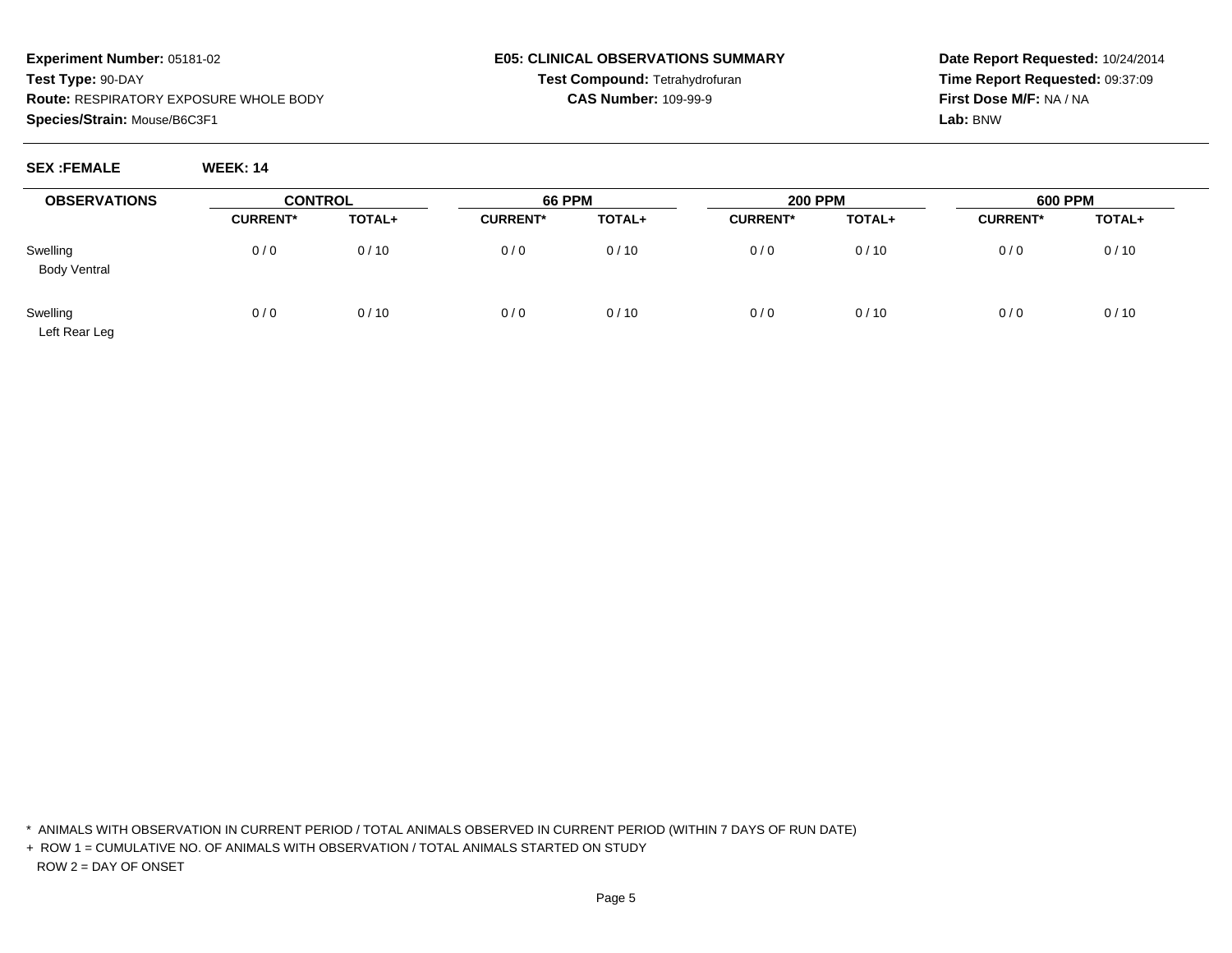#### **E05: CLINICAL OBSERVATIONS SUMMARYTest Compound:** Tetrahydrofuran**CAS Number:** 109-99-9

**Date Report Requested:** 10/24/2014**Time Report Requested:** 09:37:09**First Dose M/F:** NA / NA**Lab:** BNW

| <b>OBSERVATIONS</b>                |                 | <b>1800 PPM</b>         |                 | <b>5000 PPM</b>         |  |
|------------------------------------|-----------------|-------------------------|-----------------|-------------------------|--|
|                                    | <b>CURRENT*</b> | TOTAL+                  | <b>CURRENT*</b> | TOTAL+                  |  |
| Alopecia<br><b>Body Dorsal</b>     | 0/0             | 0/10                    | 0/0             | 0/10                    |  |
| Alopecia<br><b>Body Ventral</b>    | 0/0             | $2/10$<br><b>DAY 68</b> | 0/0             | $1/10$<br>DAY 61        |  |
| Alopecia<br>Groin                  | 0/0             | 0/10                    | 0/0             | $1/10$<br><b>DAY 75</b> |  |
| Alopecia<br>Hip                    | 0/0             | 0/10                    | 0/0             | 0/10                    |  |
| Alopecia<br>Left Front Leg         | 0/0             | 0/10                    | 0/0             | 0/10                    |  |
| Alopecia<br>Left Rear Leg          | 0/0             | $0/10$                  | 0/0             | 0/10                    |  |
| Alopecia<br><b>Right Front Leg</b> | 0/0             | 0/10                    | 0/0             | 0/10                    |  |
| Alopecia<br><b>Right Rear Leg</b>  | 0/0             | $0/10$                  | 0/0             | 0/10                    |  |

\* ANIMALS WITH OBSERVATION IN CURRENT PERIOD / TOTAL ANIMALS OBSERVED IN CURRENT PERIOD (WITHIN 7 DAYS OF RUN DATE)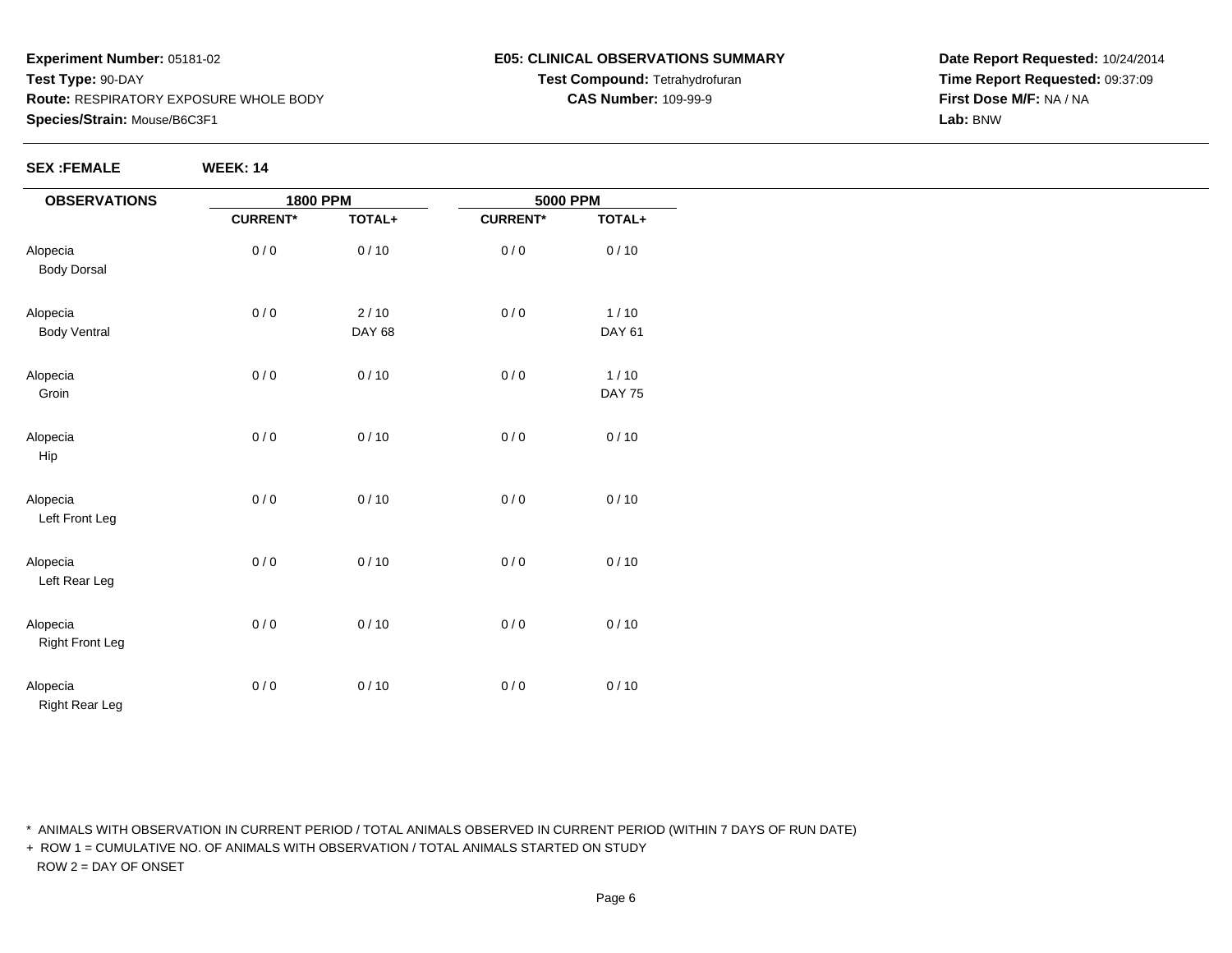### **E05: CLINICAL OBSERVATIONS SUMMARYTest Compound:** Tetrahydrofuran**CAS Number:** 109-99-9

**Date Report Requested:** 10/24/2014**Time Report Requested:** 09:37:09**First Dose M/F:** NA / NA**Lab:** BNW

**SEX :FEMALE WEEK: 14**

| <b>OBSERVATIONS</b>             | <b>1800 PPM</b> |        | <b>5000 PPM</b> |                       |  |
|---------------------------------|-----------------|--------|-----------------|-----------------------|--|
|                                 | <b>CURRENT*</b> | TOTAL+ | <b>CURRENT*</b> | TOTAL+                |  |
| Swelling<br><b>Body Ventral</b> | 0/0             | 0/10   | 0/0             | 1/10<br><b>DAY 47</b> |  |
| Swelling<br>Left Rear Leg       | 0/0             | 0/10   | 0/0             | 1/10<br><b>DAY 33</b> |  |

\* ANIMALS WITH OBSERVATION IN CURRENT PERIOD / TOTAL ANIMALS OBSERVED IN CURRENT PERIOD (WITHIN 7 DAYS OF RUN DATE)